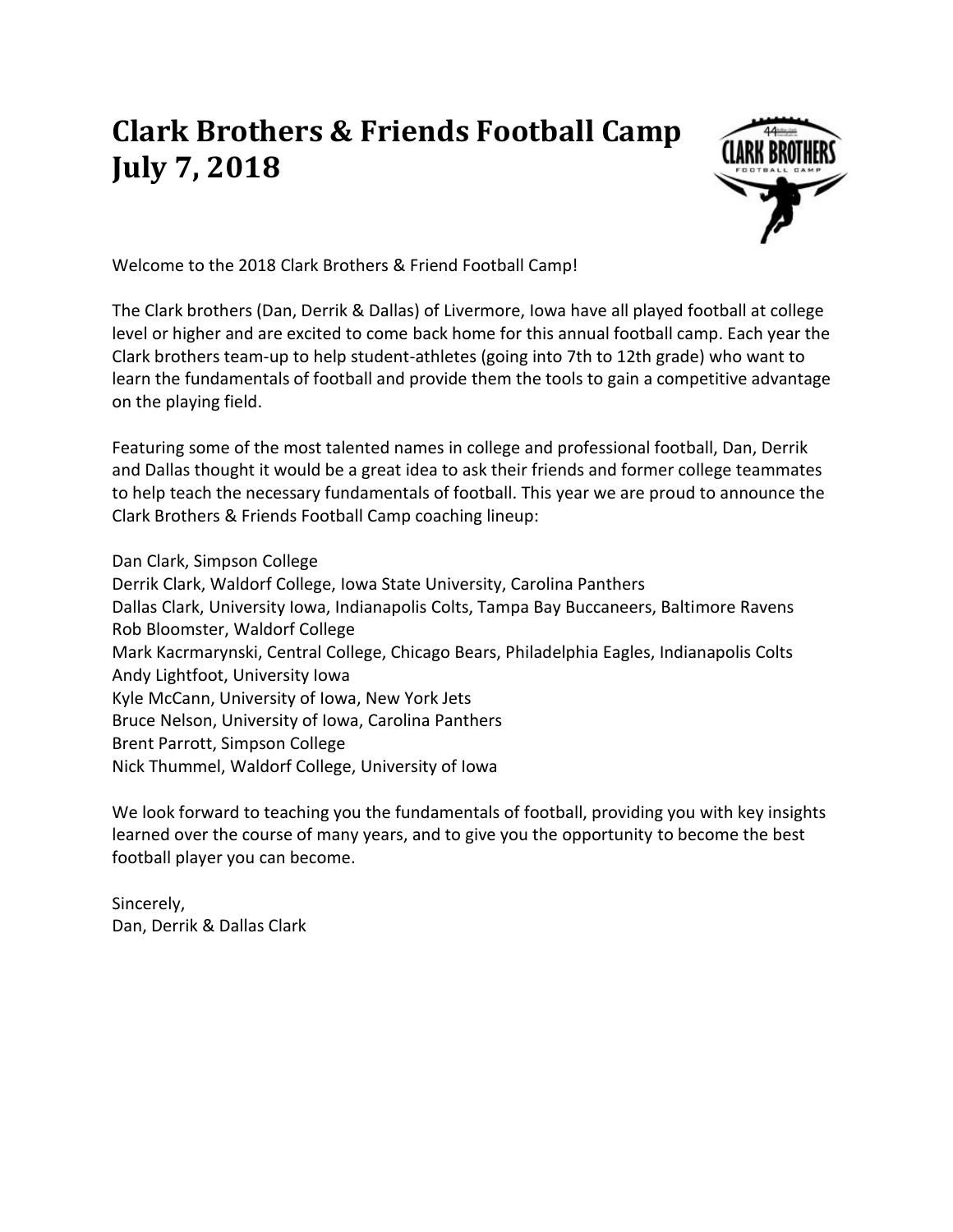## **Clark Brothers & Friends Football Camp July 7, 2018**



The Clark Brothers & Friends Football Camp focuses on teaching athletes the skills and fundamentals to play football at a higher level. (Registration on day of camp, no preregistration).

**WHO**: Grades 7-12 (going into 7th through 12th grade). **WHERE**: Humboldt High School (practice fields behind the high school). **WHEN**: Saturday July 7, 2018 (Saturday – Registration at 7:30-8:30am; Camp 9a-3p). **WHY**: Teaching the skills and fundamentals to play the game of football at a higher level. **BRING**: Shorts, Shirt, and Football Cleats. **COST**: \$25.00/Camper. Please make checks payable to: Dallas Clark Foundation (no cash please).

*\*Lunch and camp t-shirt are provided*